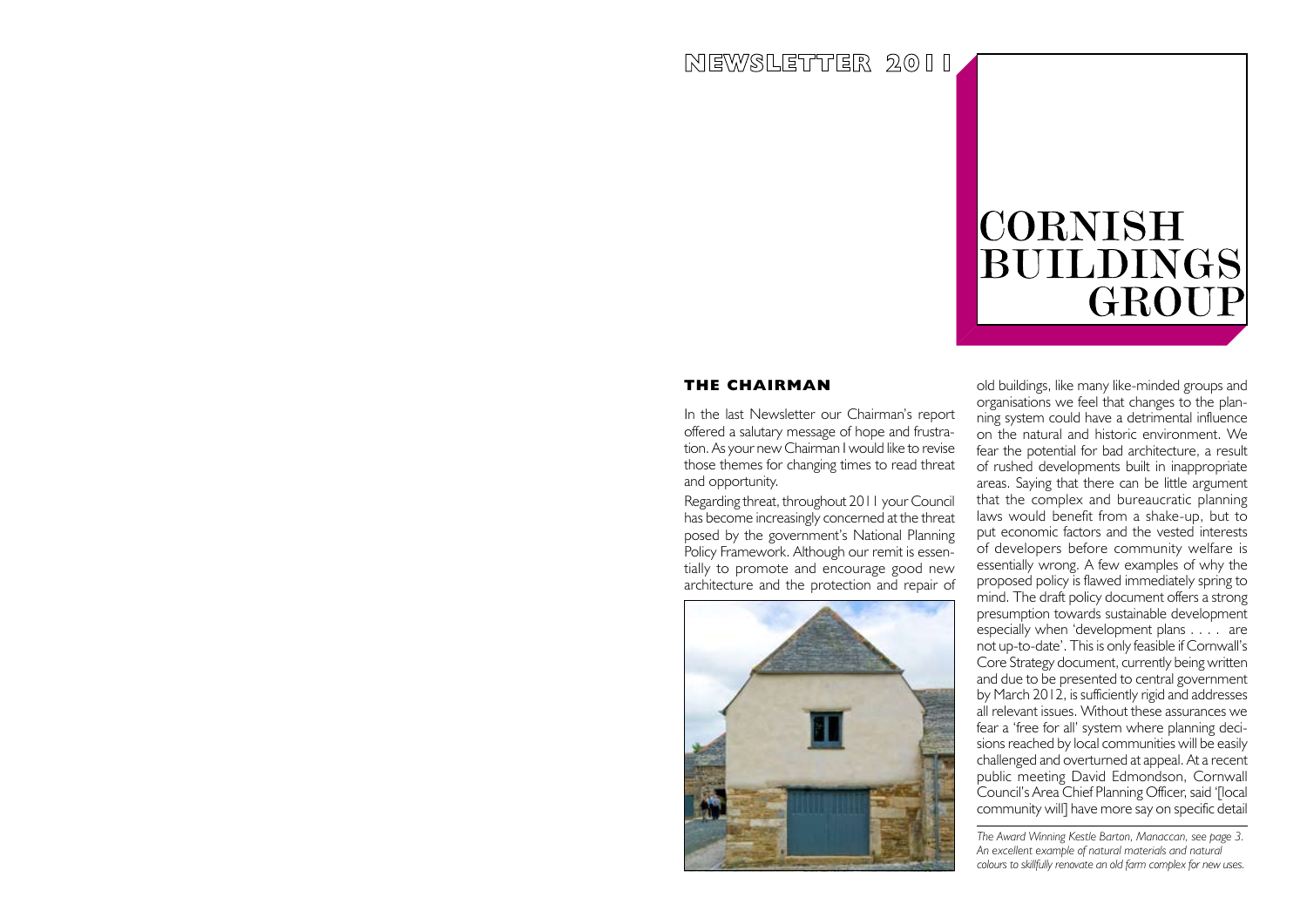because lesser detail will be included in the core strategy'. This places huge pressure on community groups to formulate neighbourhood plans which by definition have to be specific, pragmatic, innovative and fully appreciative of local needs, landscape character and distinctiveness - all in all a huge undertaking. One further concern is the adverse effect of local government reform particularly the reduction of local authority historic environment specialists. If neighbourhood plans are to work effectively and in consideration that the amount of planning applications are likely to rise under the new systems then surely support staffing levels should rise not fall. We fear that this makes the built environment a soft target. After all skilled conservation and planning officers with local knowledge are vital to ensure a fair and transparent planning system. Mistakes like the recent overlooking of an objection from the Campaign for the Protection of Rural England regarding a wind turbine application may become more commonplace in the future.

**2** replacing scenic grandeur is acceptable to Truro's These proposals will undoubtedly leave the county open to unsuitable and unsustainable developments such as the Truro Eastern District Development which is just one of the many cases we have commented on during 2011. During our Council meetings we discuss and form opinions on planning applications and give sound comment and feedback. Our objection to the Truro development was twofold. First, we saw the development as an intrusion on the landscape, thereby destroying the sense of place. Secondly, we felt that the proposed new buildings were ill-informed pastiche – a design strategy, it would seem, based on Poundbury in Dorset which has become a combination of such random styles as Romanesque, Greek, Georgian, Dorset cottage, and Gothick. One critic recently described Poundbury as 'winsome' adding 'with its paranoid insistence on conjuring a bygone world that never existed, which illusion is painfully punctured by the appearance of modern steel frames in the half-built buildings'. In our opinion Truro and this Area of Great Landscape Value deserves better consideration. We do not believe that urban sprawl overflowing into a rural valley with views of a supermarket and parking infrastructure great sense of arrival.

Despite the threat many opportunities are open to our group. This year we have made every effort to engage more with our members. Our many and varied visits continue to be a great success with many members enjoying the social and intellectual freedom it has to offer. It is very difficult to gauge where to go and when to go so if you have any suggestions for trips or have access to an interesting building please let us know. The 2011 AGM was well attended, the River Tamar trip proved very popular and was oversubscribed while the October visit culminated with the discovery of a decorated Celtic cross shaft which was being used as a garden step. Under the guidance of our awards secretary the award scheme goes from strength-to-strength and this year attracted another large and varied entry.

Looking ahead I have several aims as your new Chairman. First, I would like to raise our profile amongst like-minded groups and through the media. This will ensure mutual respect from our peers and the increased media focus will make us more effective in fields of influencing opinion. Furthermore, a higher profile can only have a positive affect on boosting our membership. Second, I really want to make the CBG Council work for our members. We want to hear about the issues that concern you in Cornwall. Neglected buildings and planning may be your concern? Please tell us what you see and hear. You may like to nominate a building for our awards scheme or feed in ideas for the Council to consider. We have set up a new email address for you to make contact with us, it is cornishbuildingsgroup@gmail. com To be more accountable our website has been improved and is constantly reviewed and updated with new information. Please save it as one of your 'favourites' so you can see what we are doing and why we are doing it. It will tell you about the awards scheme winners, offer learned papers on Cornish buildings old and new, give access to back copies of newsletters, give you news of current issues regarding buildings in the county and, more importantly, offer you a chance to get involved. I encourage all members to interact with the site, email us reports of CBG outings, review a book on Cornish buildings, ask the CBG Council questions, nominate buildings for awards or recognition – it's so easy the website is at: http://sites.google.com/site/cornishbuildingsgroup/

# ANNUAL AWARDS SCHEME 2011



Although we are supposedly in the middle of a recession there were still over 30 entries for the 2011 award scheme.

On looking through them again for this article, it struck me just how varied were those entries. They included the renovations of a cathedral spire and a former tin mine, a new state-of-theart university building and, most unusually, the 'art wall' at Wadebridge. The latter comprises a long, curved white painted wall on which aspiring Banksys can try out their artistic talents in preference to defacing the buildings of Wadebridge. This year's entries were evenly divided between new build and restorations, though disappointingly only two were shortlisted.

## *continued from page 2*

There can be no doubt that there are interesting times ahead – times that offer numerous threats and opportunities. The CBG Council offers a huge amount of expertise in many specialist areas, expertise that penetrates further into other



*left: the new glass roofed entrance, infilling a gap between blocks at Launceston Town Hall; a dark corner has been transformed into the centre of extensive improvements. right: the former Stoke Climsland Rectory - exemplary restoration and excellent workmanship in the new granite portico.*

Awards - The main Award was given to Kestle Barton at Manaccan. The ancient farmstead has itself been restored but the judges were looking at the barns which have been impressively converted into an art gallery and holiday lets. Architect Alison Bunning and her team have managed this with as little change as possible to the exterior appearance of the barns using traditional cob repair and lime renders and mortars. Special Commendations went to Pendragon

House, Stoke Climsland a former rectory which

committees and groups throughout Cornwall. In the last newsletter our previous Chairman Nick Cahill thanked the Council and members for their continued support. I echo those thanks and would like to thank Nick for his leadership **3** during his term as Chairman. *PAUL HOLDEN*

I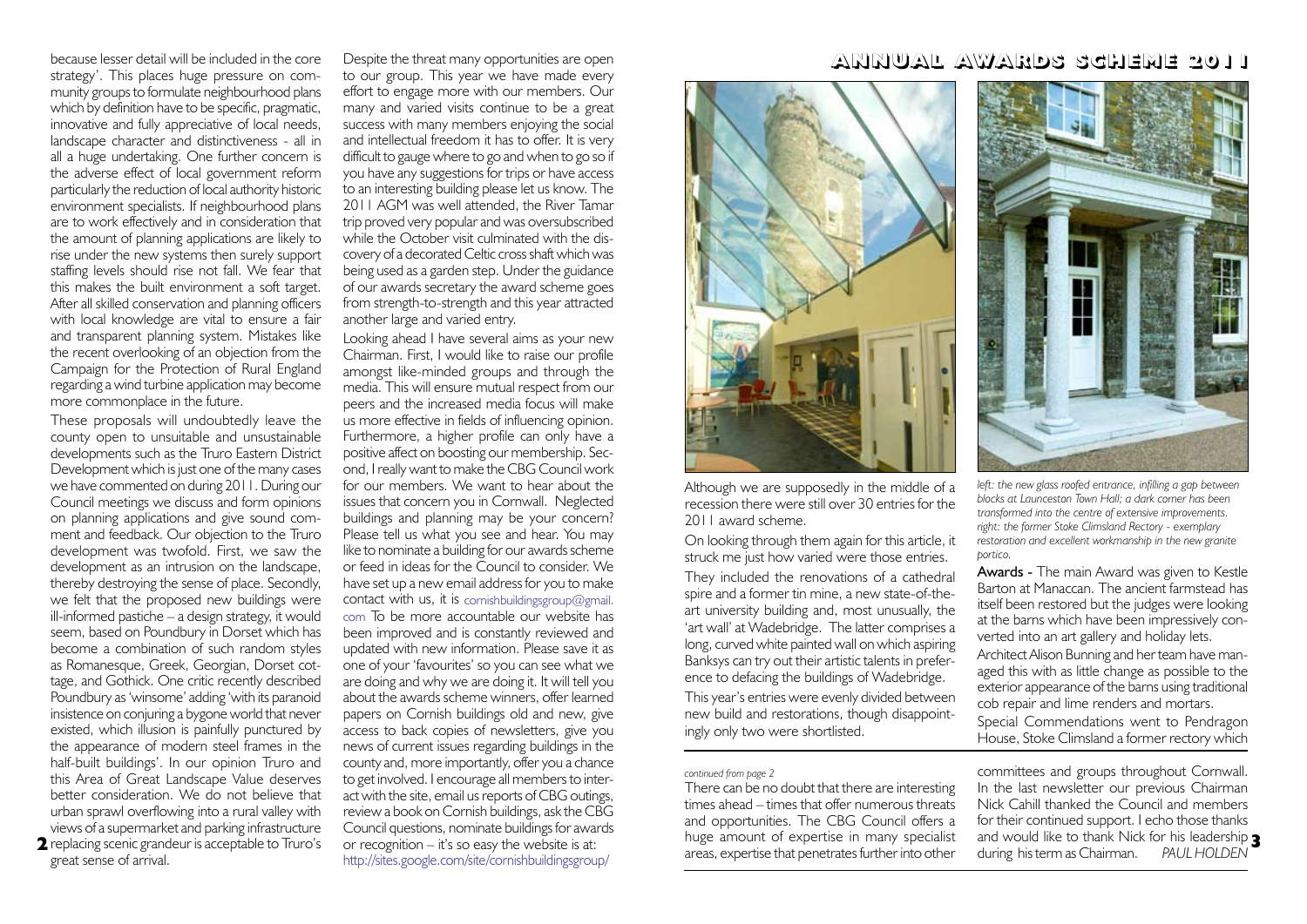

*above: the interior of one the converted barns at Kestle Barton, the living area and kitchen in a holiday apartment. above right: the long neglected Grade II\* listed Treneere Manor, Penzance, built in 1758. Now part of the extended Penwith College campus, restored externally and carefully converted internally to its new educational uses.* 

had more recently been a residential home. It has been impressively transformed to a private home again by architects LePage of Saltash. The other Special Commendation went to Launceston Town Hall whose character has been enhanced through a sensitive refurbishment. Alterations include a new glazed reception area which blends well with the original Victorian building. It was reassuring to note with both these buildings how the refurbishment of historic features took precedence over change.

Commendations were as follows:

Treneere Manor, Penzance, a sympathetic restoration of a grade II\* 18<sup>th</sup> century house into a Higher Education Centre for Truro-Penwith College.





King Edward Mine Museum, Troon, an impressive renovation of another grade II\* building which is part of the World Heritage Site.

Truro Cathedral, restoration of the central tower and spire where the original Bath stone had been much eroded over the years. Syerford Stone from the Cotswolds was used as a suitable and harder wearing alternative. Fortunately two of the judges had previously seen the work in progress and so it was not necessary for the team to clamber to the top of the cathedral!

Cross Street News, Camborne where a dilapidated Victorian shop front has been finely restored as part of the town heritage initiative scheme.

The presentation of the awards was held at Stuart House, Liskeard, a previous winner, on a rather damp June evening.

Our thanks once again to Delabole Slate Co. for the plaques and to Council member Terry Knight for putting together the display of entries. This is now touring some of Cornwall's libraries.





*above: The exterior of King Edward Mine's new Winder and Compressor house, a replacement following the 1957 fire. Construction follows closely the original surviving buildings most of which are Listed Grade II\*.* 

*right: The interior; a Holman's horizontal winding engine built for the original house in 1908, returned here after 15 years at Castle-an-Dinas Wofram mine, a move to help the war effort.*

I would like to encourage members and anyone else who sees this newsletter to look out for any developments they think should be entered into next year's awards. These can be recent or renovated buildings, private, public or commercial. If you let me know I am happy to follow-up your suggestions. *JOANNE LAING, Awards Administrator* jo60laing@yahoo.co.uk

### – or look for details on our website!

*below, far-left: the exterior of the Town Hall at Launceston below left: In Camborne the Newsagents in Cross Street forms a much improved stop to the view down Chapel Street below: a further external view of Kestle Barton, part of the group of former farm buildings also shown on the front cover; a worthy award winner and an example for others.*



## **2011 AWARDS** AWARD Kestle Barton, Manaccan *Alison Bunning, Architect* SPECIAL COMMENDATION Pendragon House, Stoke Climsland *LePage Architects* Town Hall, Launceston *Kivells Chartered Surveyors* **COMMENDATION** Treneere Manor, Penzance *Poynton Bradbury Wynter Cole, Architects* King Edward Mine Winder & Compressor House  *Martin Richards for Cornwall Council*  Truro Cathedral Central Tower & Spire  *WR Bedford for the Cathedral Chapter* Cross Street News, 43 Cross St, Camborne  *Cornwall Council*  Other shortlisted entries were: Delabole, Quarry View housing; Lemarne, Trebartha, North Hill; Cowlands Pottery;



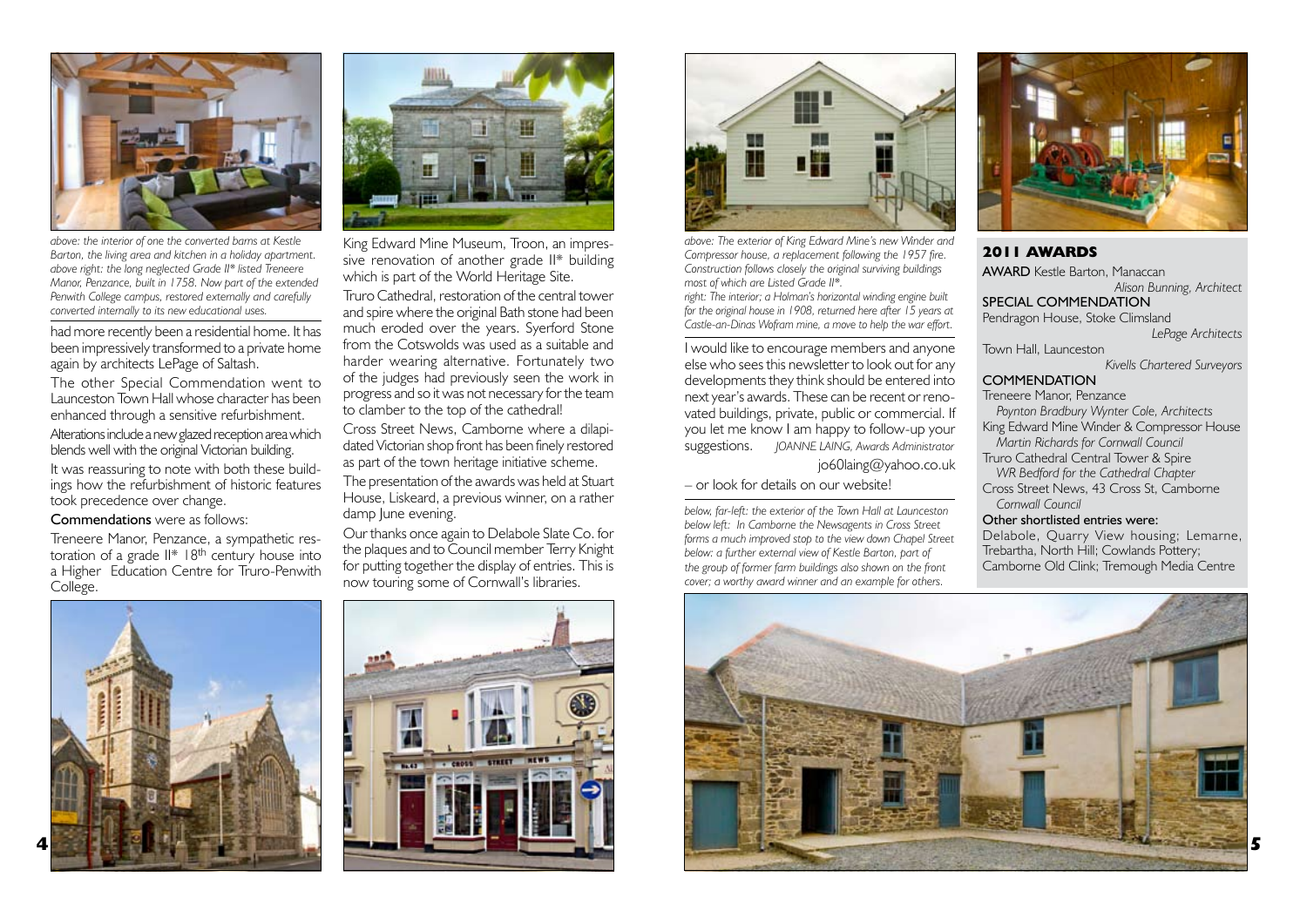

## **TRURO EAST DISTRICT CENTRE**

This year's Newsletter can hardly ignore Truro East District Centre (TEDC), at present causing some controversy in mid-Cornwall and much wider interest as a Duchy of Cornwall project.

Many of you will be familiar with these proposals, and the progress of the planning application but if not you should look at the well illustrated and informative Design & Access Statement that forms part of the planning application and is available online¶

The project initially provided an eastern 'park-and-ride' facility sited at the junction of the A390 road

## **. . . . AND THE ARCHITECTURE?**

The Group's Council has debated the pros & cons of the Truro East proposals – trying to avoid the general planning issues and keep to purely architectural matters.

I would simply like to put forward my own reservations on the architectural proposals, and ask why these buildings have to look like something else, looking backwards to that idealised past portrayed in those 'heritage' gift catalogues. Why not look forward and accept that we have these modern innovations like supermarkets – together with cars, buses, TVs and computers.

With the County's population up 55% in 50 years we can't expect to keep all our green fields, and it seems that Cornwall Highways have made a good case for the Eastern park and ride to be sited here and after all car parking can be landscaped to minimize the impact.

But a supermarket and housing as well may just be a step too far, the start of ribbon development that will engulf Tresillian, a city stretching to Threemilestone. The chosen name TEDC suggests this; of what can it be the Centre, otherwise? Now the planning application includes the Cornish food hall with a Waitrose Super-**6** market, nearly 100 houses and apartments and

a household waste recycling centre to make a viable package – in addition to the space for 1600 cars and 6000 new trees.

So, looking at the architecture, is it appropriate to take as our 'pattern' the classical mansion set in a landscaped park, to hide a modern airconditioned supermarket – and talk of the Market Halls of our 19th century towns with a vision of a site where '*formal classical buildings interface with a more rural vernacular edge*'\*.

The old District Councils imposed the Cornish cottage image wherever possible while modern buildings were allowed in major projects such as the Tate, the Maritime Museum and at Eden. Largely funded and designed far away in London - as were most of the progressive buildings of the earlier 20th century. Taking full advantage of their sites, these exciting buildings have come to be accepted and appreciated by visitors and local people, even if they did appear a bit different at first! Architects in the county on less prestigious projects would receive comments from the planners asking for dormer windows, red ridge tiles, false chimneys and probably a little bit of stone, ('*on the front - at least*'). Anything to make it look more like something else - preferably a film set from a du Maurier tale of 'old Cornwall' – without the pirates.

*The supermarket: a large single storey shed '*without windows but made into architecture with a well-articulated façade*.' from the Design & Access Statement submitted with the planning application*

St Austell and the A39 from Newquay but has now expanded into a major retail and housing area. However, this is Duchy of Cornwall land and so we can be reassured that this will not be the familiar, slightly tacky, edge-of-town commercial development. We have a respected London-based architect, Ben Pentreath, with a track-record of work at Poundbury, the Duchy's extension on the edge of Dorchester. In 2006 he received the Georgian Group's Architectural Awards 'New Building in the Classical Tradition'

But surely we have moved on! The principles of modern design in building are based on the rejection of historic references, resulting in a simple functional aesthetic derived from the honest exploitation of the opportunities of modern materials and the expression of the building's purpose and therefore achieving a more satisfactory place to live or work in the 21th century.

So here we have a conflict at TEDC; environmentally friendly, well insulated, low energy buildings hiding behind '*a simple, stripped classical language that borrowed directly from the architecture of Truro and the South West*\*', the period that saw '*much of 18th and 19th century Truro was constructed of Bath Stone*\*'. The towns of Cornwall, as elsewhere, also expanded in the late Victorian, Edwardian or Inter-war periods, so why do we choose to mimic the grandest of all, the classical revival – is it surely no more than a matter of taste and fashion that changes – after all we know the Victorians didn't like Georgian! Should 'classical' be used for future supermarkets in other Cornish towns and who will decide which style for other building types?

Major schemes like this raise the acceptability for pastiche, giving builders and designers the opportunity – though lacking the skill – to perpetuate some inappropriate or ill-informed

'classical style'. Considerable skill and expertise in the rules of classical design are needed and no doubt will be applied here, but with minimal architectural criticism in the planning department, we no longer have that necessary control over the more inept attempts. This can be seen on one of the other entrance to Truro!



Sadly between the columns in the drawing above can be seen the glazed entrance screen indicating that the classical skin is only a portico away from the real high-tech supermarket behind.

Any similarity to the 'pattern' would more accurately reflect the day 'the gardens are open to the public' – when the mansion is surrounded by a sea of visitors parked cars.

#### *JOHN STENGELHOFEN*

*¶ The applicant's website can be found at* www.truroedc. co.uk *and the alternative view is at* www.savetruro.co.uk **7** \* these quotations have been taken from the *Design and Access Statement submitted with the planning application.*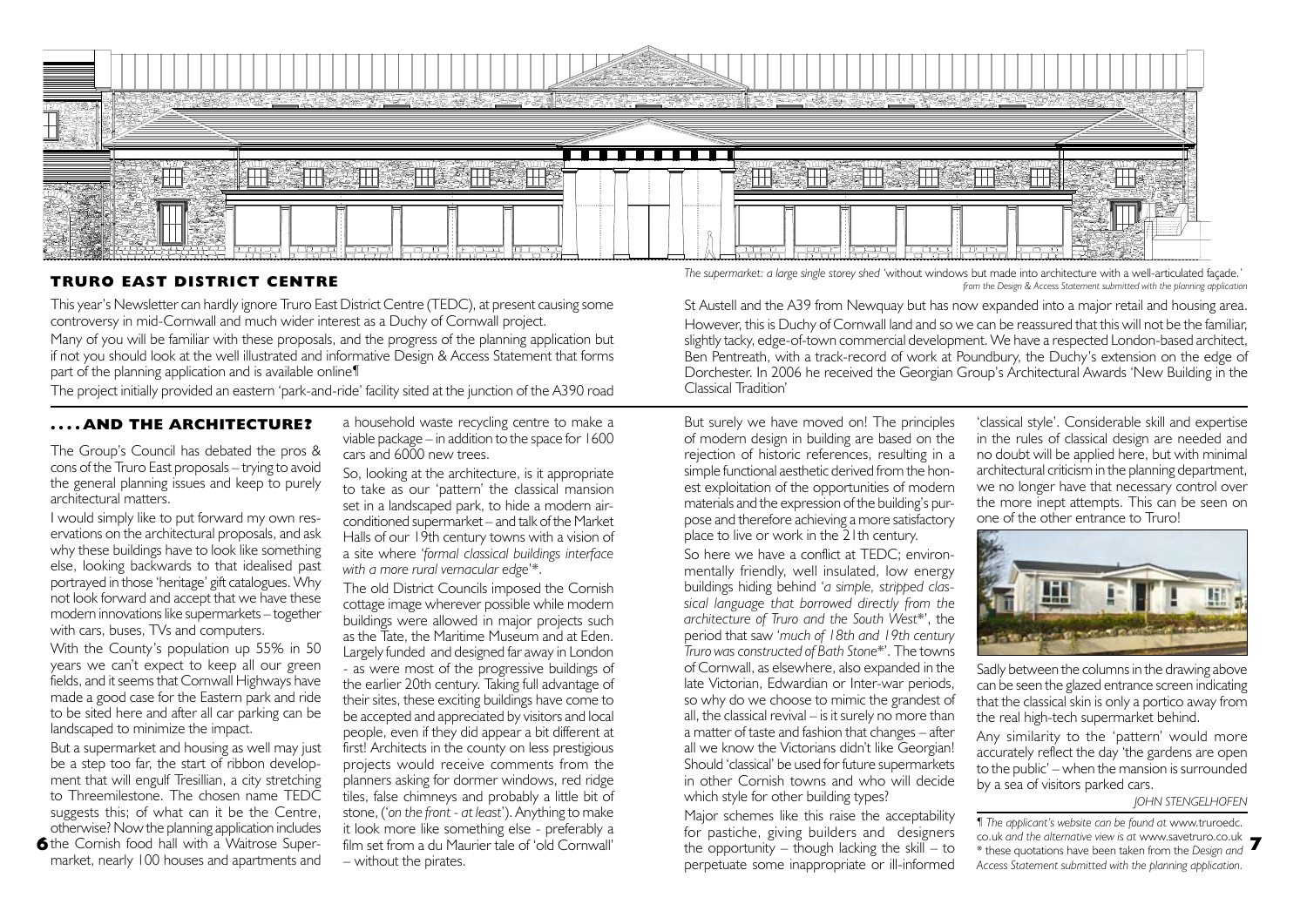## OBITUARY **RUTH DUNSTAN**

Members of the Cornish Buildings Group will be saddened to hear of the death of Ruth Dunstan – one of our longest serving supporters. Ruth, who died in August last year after a short illness at the age of 89, would have been better known to many as Ruth Jones, the well established Falmouth estate agent.

A knowledgeable and doughty fighter for old buildings, she was for some year's a member of the Group's Council, bringing to bear not only her understanding of architecture, but also a wide love and professional interest in the fine arts and antiques. With her daughter Esther, she held many specialist auctions in the town.

Born in Redruth, she moved to Falmouth at the age of five. Educated at Falmouth High School, her father's death and mother's illness prevented her capitalising on her academic potential. This meant leaving school at 17 to work in the Library Service. During the war she worked in the Falmouth Docks office and afterwards, while employed by the C R Corfield practice, was involved in compiling bomb damage essential repairs specifications. After subsequently working for Lamb Bros., estate agents, she finally set up her own business in a rented room at No 8, Arwenack Street, using a borrowed typewriter and without a car.

As the business grew and thrived, she bought the premises, eventually becoming a Fellow of the Valuers' Institution. During her career she also engaged in business partnerships with her sister, with Mr Donald Palmer and with I A Treglown.

## **2010 AWARD DISPLAY**

The 2011 Awards exhibition will be at the Libraries shown below - your last chance to see the display!

| from March 12th 2012 | Helston  |
|----------------------|----------|
| from April 12th 2012 | Penzance |
| from May $12th$ 2012 | Hayle    |

Dates for the 2011 Awards exhibition will be given in the Group website when the venues have been arranged.

*Please check dates with the Libraries before making a long journey in case of late changes* **8**



In 1956 she married Bob Dunstan, a former journalist, at that time licencee of the King's Head in Falmouth, whose first marriage had failed after the tragic death of a 19 year old son in a motor cycle accident.

Always keen to give something to the community, Ruth served on Falmouth Town Council and Carrick District Council. She was also, at one stage, a member of the Falmouth magistrates' bench.

CBG members would not necessarily have known that she was an accomplished watercolour painter; but those who served on the Group's Council in the '80's would have experienced her generous hospitality and excellent cooking.

People who knew Ruth fairly well were aware of her forthright approach to life and the courage of her convictions. Any backsliding and she was capable of administering a rap over the knuckles. She was a staunch friend and a formidable enemy. If that makes her sound too much a ship in full sail, it should be remembered that she was highly literate, a lover of poetry and could quote extensively from memory – like the watercolours, a more tranquil element of her varied nature.

Ruth is a great loss to Falmouth, to the Cornish Buildings Group and, of course, more than anything, to her daughter Esther, who was a partner in the business from 1979, shared No 8 Arwenack Street and looked after her mother when Ruth became older and more frail

*HUGH LANDER*

#### **LOOKING AT PORT QUIN AND DOYDEN HEAD LOOKING AT PORT QUIN AND DOYDEN HEAD**

With stunning views across Lundy Bay the picturesque hamlet of Port Quin was first mentioned in the fourteenth-century as being the seat of the Porquin family. Its sheltered position saw the harbour develop, like nearby Port Issac and Port Gaverne, to service the landing and processing of pilchards. So important was Port Quin that John Norden included it on his c.1580 map of Cornwall. However, bad fishing seasons coupled with regular winter storms (the worse being in 1697 and 1752 in which the male population was practically wiped-out) effectively broke the male spirit and the female resolve. John Betjeman later reflected on this loss when he wrote:

*Across stupendous cliffs, as full of flowers as a rock garden, is another little fishing port – Port Quin, an empty Port Issac, mournful and still. For here the old cottages and nearly all ruins; the harbour is deserted, the gardens, once so trim, are grown over with elder and ash saplings, honeysuckle and fennel. The salting sheds are in ruins too. The story is that the whole fishing fleet of the village went down in a gale, and 32 women were left widows.*

The nineteenth-century Port Quin census returns show that families were large and properties small. Living in the hamlet was a miller, a shoemaker, some masons, several paupers and a couple of master mariners. High on the Doyden headland were lead and antimony mines and Port Quin, not surprisingly, supplied miners. Yet, by this time farming had become the main focus. The Guy family of Roscarrock owned much of Port Quin and it was Mark Guy who extended his farming enterprises closer to the hamlet. Of those recorded in the 1841 (27 houses/ 94 population) and 1851 (24 houses/ 60 population) census returns most were agricultural labourers presumably employed by Guy or on Samuel Symons lands on Doyden Head. Survival was however short-lived and the collapse of agriculture and mining at the turn of the twentieth-century meant that the hamlet could not sustain itself any longer leading to the inevitable consequence of migration and eventual abandonment.

In 1956 the National Trust acquired 40 acres of land comprising of Port Quin and Doyden Head from a bequest made by Mrs Annie Woodward

and Mr E.S. Arnold. Two holiday cottage complexes were subsequently set-up, the first on Doyden Head in St Minver parish which made use of the Edwardian Doyden house and the mysterious Doyden castle with the second on the seafront of Port Quin, in the adjoining parish of St Endellion, which embraces a range of vernacular buildings relating the now defunct pilchard industry.

## DOYDEN HOUSE

Tradition has it that Herbert Latimer Conor (1847-1940) was out fishing from Port Issac whilst on holiday, spotted the land at Doyden and spontaneously purchased it for £500. By 1910 he had built an L-shaped holiday home with a water garden on the west side – traces of which still remain. Before retiring to Doyden house in the 1920s Conor had a distinguished military career in the South Staffordshire Regiment and was a prison governor serving with some distinction at H.M. Pentonville, Horfield (Bristol), Cardiff, Knutsford and Chelmsford before retiring as Governor of Parkhurst.

His holiday home was practical rather than opulent. The front door was positioned on the south, sheltered, side of the house which led onto well proportioned reception rooms that boasted stunning views towards features known as Carnweather and the Mouls and the Iron Age cliff fortress known as the Rumps. The modest service rooms were situated to the rear of the house. The stable block at the back of the house has space for a single carriage, groom rooms on the first floor and a harness room at the far end. On acquisition the National Trust removed a three storey tower that was in a perilously poor condition. In this tower the 1921 census reveals that there was a drawing room, main bedroom and Aunty Ethel's room. Doyden house was the ideal property for Conor to enjoy his retirement with his family. His granddaughter, Elizabeth Madden, recalls holidaying at Doyden in the 1920s 'swimming out to the cow and calf rocks [and] sliding down on tin trays from the Castle path to Doyden cove'.

## DOYDEN CASTLE

Doyden castle is neither castle nor folly. Rather it was built by Samuel Symons for the specific purpose of gambling and drinking. Samuel Symons (d.1854) inherited some of the **9**Trevigo estate in 1808 but leased 12 acres of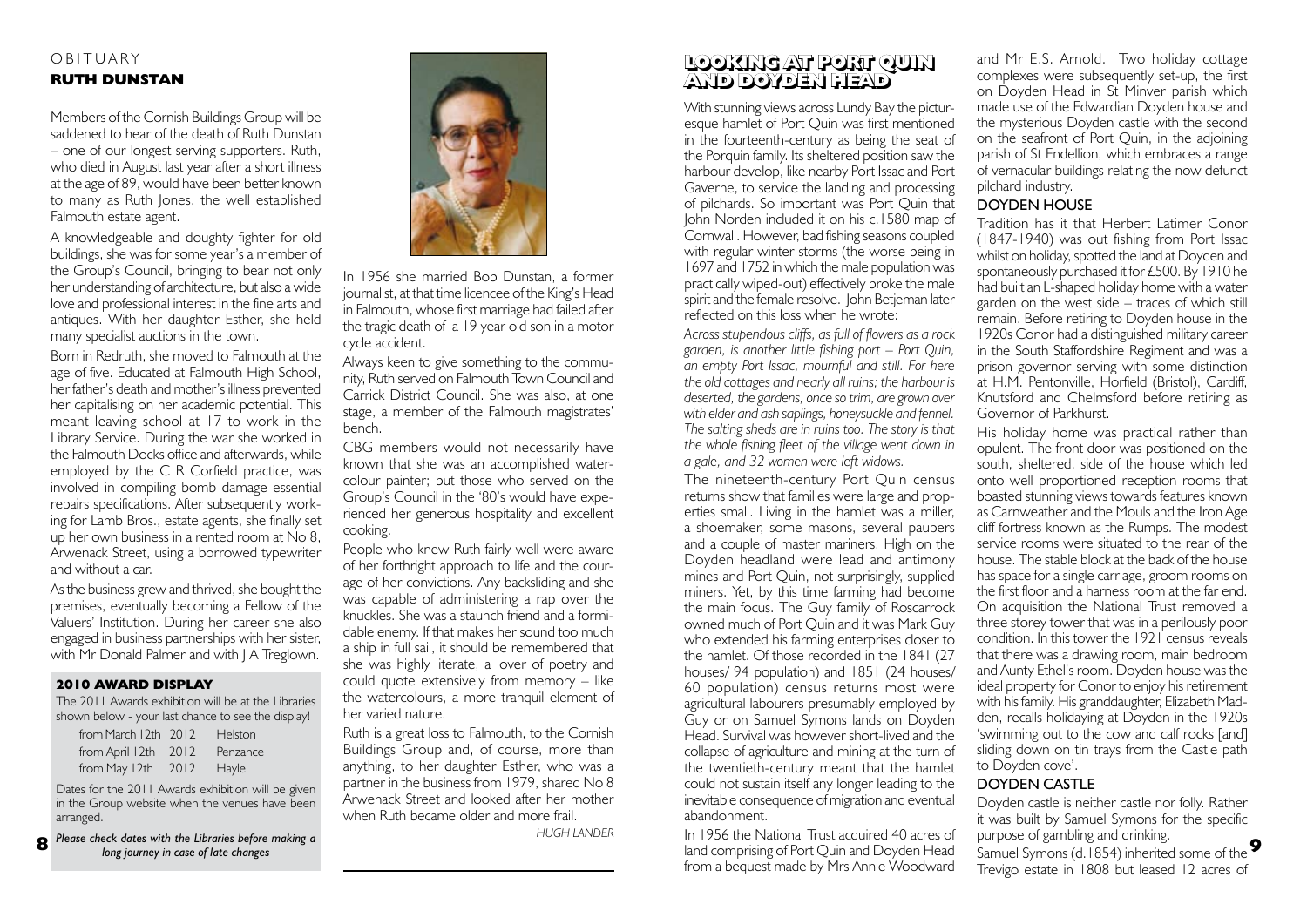

Extract from *John Norden's* Map of Trigg Hundred*, c1580*

arable land around the Doyden headland from the Julian family. His shrewd business acumen saw him acquire lands throughout North Cornwall including 65 acres of farmland at Tintagel in the 1820s. However, his dealings were not always honourable and he was called to Bodmin to answer for tithe tax evasion.

Symons lived in a house (since demolished) with his wife and young daughter only a few hundred metres from Doyden castle. Access to the castle was from a footpath that linked both entrances. The front door on the south west leads into a large reception room with bay window overlooking the sea, whilst a north-easterly entrance passes directly into the basement with its large wine cellars. Quite how often or indeed who frequented Symons den remains a mystery.

A further mystery is the building itself. No record of its date or construction exists. The first record of the castle is on the St Minver tithe map in 1838 – yet, its Gothick design would suggest that it was built somewhat earlier. Positioned on an imposing promontory overlooking the hamlet of Port Quin, Doyden castle is competently built in good quality ashlar stone, granite dressings and stone buttresses on the corners. The drop arched first floor windows with Y-shaped ecclesiastical tracery may well be architectural salvage from a local demolition perhaps even Roscarrock House, a nearby manor house, which was described in 1817 as 'falling into decay' or the chapel which **10** was 'in great part demolished'. A similar use of traceried windows, stonework and battlements

can be seen on the garden front at Prideaux Place near Padstow of c1810. GUY'S AND QUIN COTTAGES,

## PORT QUIN

This small group of picturesque stone cottages have, in more recent times, been named Guy's and Quin cottage, Carolina cellar and Larcombe cottage. A date stone on Quin cottage records 'M.Guy 1828'. Mark Guy of Roscarrock House owned much of Port Quin and the year 1828 marks the passing of the estate from father to son. A prosperous landowner and yeoman farmer Guy was listed in the 1851 census returns as being 71 years old 'a farmer of 698 aces' whose manor house maintained 12 servants. Although once a seventeenth-century fishing cottage the extension in 1828 may indicate a change of use or function towards farming or small business use. The 1842 tithe map shows a long narrow range at the back of the cottages which may have been an old fish cellar long since removed.

## CAROLINA CELLAR

As the fishing industry was largely over by the start of the nineteenth-century this fish cellar would appear to date from the mid- to the lateeighteenth century. Cellar refers to a building that processes fish; in this case, pilchards. Adjoining the property are the remains of a brick wall with niches in which wooden poles were inserted holding large stones that crushed the pilchard catch into wooden barrels or hogsheads (4cwt). Along with the salting (whereby fish was layered in salt and left out to dry for several weeks) this work was carried out by the hardy women

of Port Quin. Catching the pilchards was the preserve of the men who used a system called seining. Using a large net called a seine spread between three boats shoals of pilchards were dragged into shore and landed – the high point on Doyden head (by the castle) would have been an ideal spot for the look-out to see the shoals and direct the fishermen to the catch. In 1812 a Port Quin seine was offered for sale along with the 'Venice Sean' cellars, warehouse, 2,000 bushels of salt, nets and a boat. Perhaps this was the Carolina cellar? This two storeyed stone building would have stored the salt and pilchard catch on the ground floor while the nets would have been kept and repaired on the first floor.

## LARCOMBE COTTAGE

At the rear of the cellar is a small two storey stone cottage. This building is the only survivor of a terrace of fisherman's cottages which were shown on the 1842 St Endillion tithe map. It is likely that Larcombe cottage is in fact two cottages incorporated into one when the rest of the terrace was demolished. Moving from the front door into the kitchen with its large fireplace incorporating a clome oven with clay door, alongside is a Regency style curved-back cupboard which would appear more suited to the yeoman farmer's house than a lowly fisher-

## **T R E N E T H I C K T R E N E T H I C K**



*The courtyard elevation Photo: E Berry*

Trenethick Manor House (formerly called Trenethick Barton Farmhouse) is a rare and important semi-fortified house that was largely rebuilt by the Hill family in the 16th century, together with the addition of a gatehouse and high courtyard walls (all now listed at grade I). man. As it is now the kitchen adjoins the parlour with a more recent extension to the north. If this was indeed two cottages, each with a single bedroom on the first floor, a good idea of how it must have been can be seen in many a Newlyn school painting. *PAUL HOLDEN*



"From green and pleasant land to urban sprawl" Reproduced by kind permission of PRIVATE EYE magazine/Roger Latham

At this time the Hill family were making money from the local tin industry and were one of the principal local families, including the Godolphins of Godolphin, who contributed to the success of Helston as a coinage town.

The gatehouse (now called the Barbican) is arguably the most iconic feature of the property. This building is very rare in Cornwall and there are few other examples of its type and period that can be compared to it. The building is a purpose-built semi-defensive gatehouse relating to high courtyard walls. The building was clearly designed to give a strong impression of security and at the same time to announce the importance of the great-house beyond. The security of the house was later further improved by the addition of strong rooms, some of the earliest examples to survive in Cornwall. The upper part of the gatehouse is slightly jettied at both front and rear, a fashion feature that owes its origins **11**to the timber-frame tradition of overhanging upper floors.